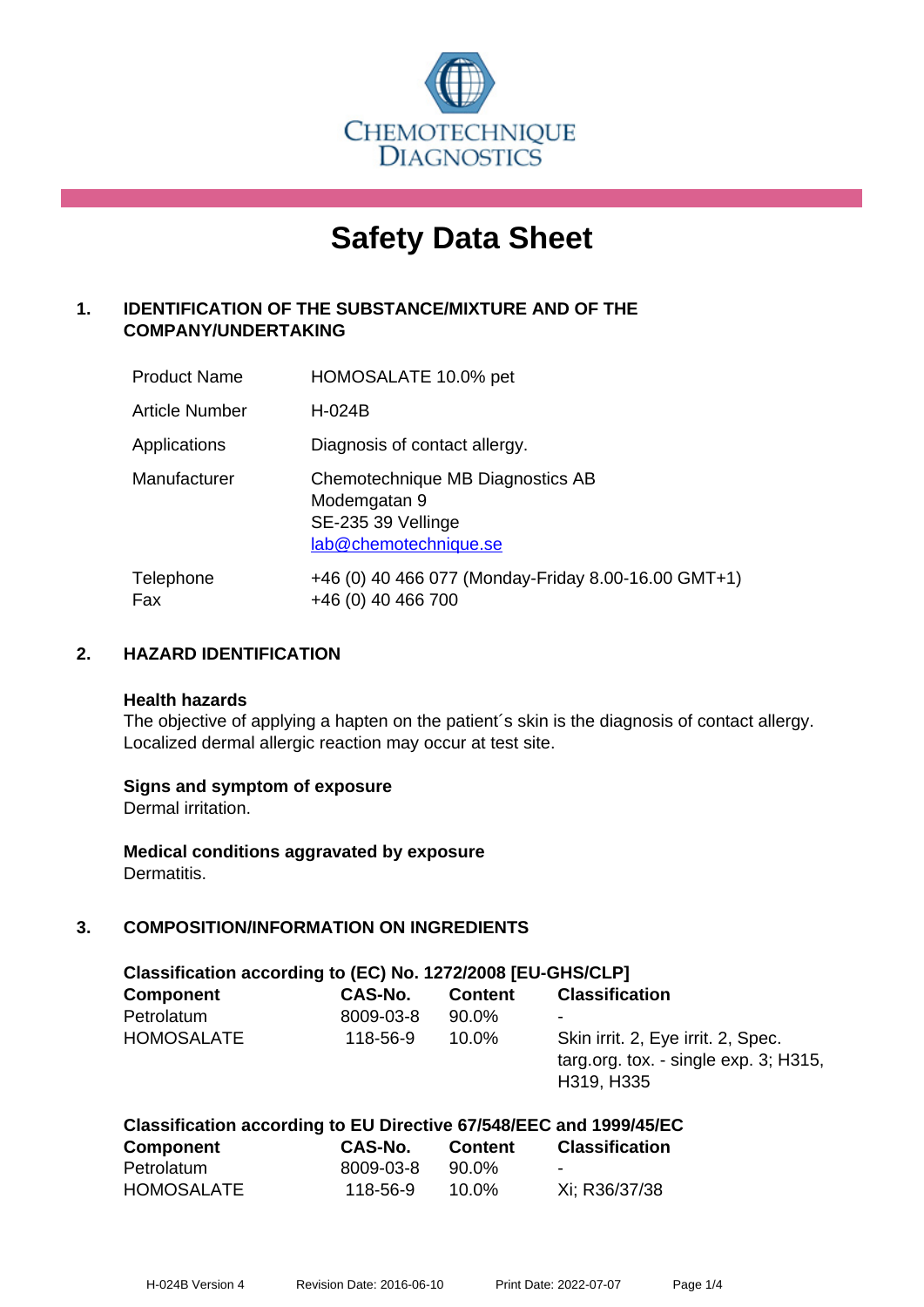#### **4. FIRST AID MEASURES**

#### **Emergency and first aid procedures**

Obtain medical attention.

# **5. FIRE-FIGHTING MEASURES\***

#### **Suitable extinguish media**

CO2, powder or water spray. Fight larger fires with water spray or alcohol resistant foam.

# **For safety reasons unsuitable extinguishing agents**

Water with full jet.

#### **Special protective equipment for fire-fighters**

Wear self-contained respiratory protective device. Wear fully protective suit.

\*Data is shown for petrolatum only

## **6. ACCIDENTAL RELEASES MEASURES**

**Steps to be taken if material is released or spilled** Contain and place in a closed container.

# **7. HANDLING AND STORAGE**

**Precautions to be taken in handling and storage** Store dark at 5-8°C. Avoid extended exposure to light. FOR EXTERNAL USE ONLY.

# **8. EXPOSURE CONTROLS/PERSONAL PROTECTION**

**Respiratory protection** Not required.

**Ventilation** Local exhaust.

**Protective gloves** Disposal gloves.

#### **Eye protection** Not required with normal use.

#### **Work/Hygienic practices**

Wash hands after each use.

#### **9. PHYSICAL AND CHEMICAL PROPERTIES**

Odour **Odourless** 

Appearance Ivory White Semi-solid

Melting point\* 50-55° C Flash point\*  $>100^{\circ}$ C

Boiling point\* No data available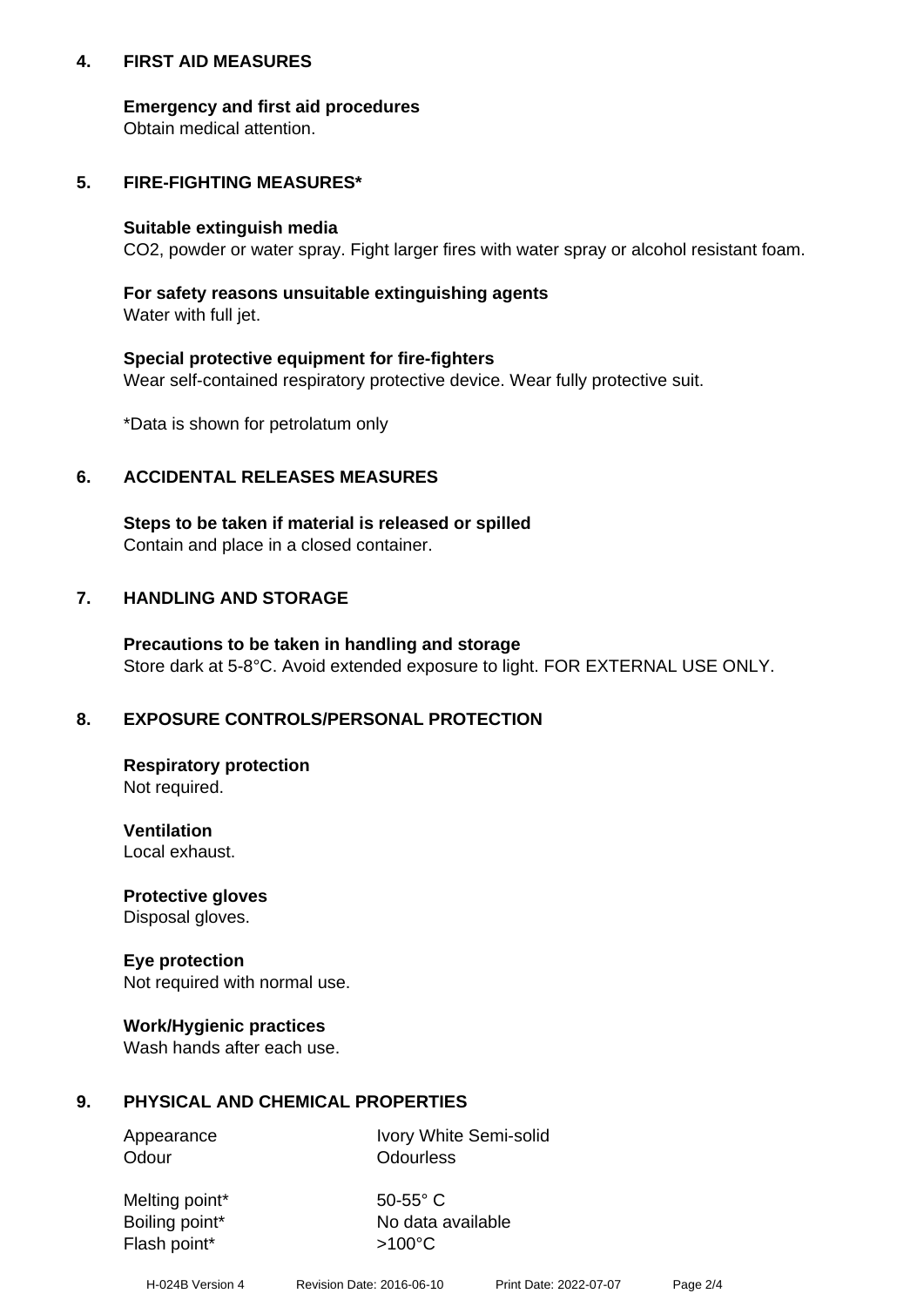Density\* No data available. Solubility in/Miscibility with Water\*

Self ignition\* Product does not self ignite. Danger of explosion\* Product does not present an explosion hazard. Insoluble

\*Data is shown for petrolatum only

# **10. STABILITY AND REACTIVITY**

#### **Incompability**

May react with strong oxidizing agents.

#### **Stability**

Stable at recommended storage conditions.

#### **Hazardous byproducts**

Combustion may generate CO, CO2 and other oxides.

**Hazardous polymerization**

Will not occur.

#### **11. TOXICOLOGICAL INFORMATION**

No data available.

#### **12. ECOLOGICAL INFORMATION**

No data available.

#### **13. DISPOSAL CONSIDERATIONS**

#### **Waste disposal method**

Comply with federal, state/provincial and local regulation.

#### **14. TRANSPORT INFORMATION**

Not dangerous goods.

#### **15. REGULATORY INFORMATION**

The classification is according to the latest editions of the EU lists, and extended by company and literature data.

#### **16. OTHER INFORMATION**

#### **Text of H-statements and R-phrases mentioned in Section 3**

| Skin irrit. 2<br>Eye irrit. 2<br>Spec. targ. org. tox. - single exp. 3 |  | Skin irritation (Category 2)<br>Eye irritation (Category 2) |                           |                        |
|------------------------------------------------------------------------|--|-------------------------------------------------------------|---------------------------|------------------------|
|                                                                        |  |                                                             |                           |                        |
|                                                                        |  | H-024B Version 4                                            | Revision Date: 2016-06-10 | Print Date: 2022-07-07 |